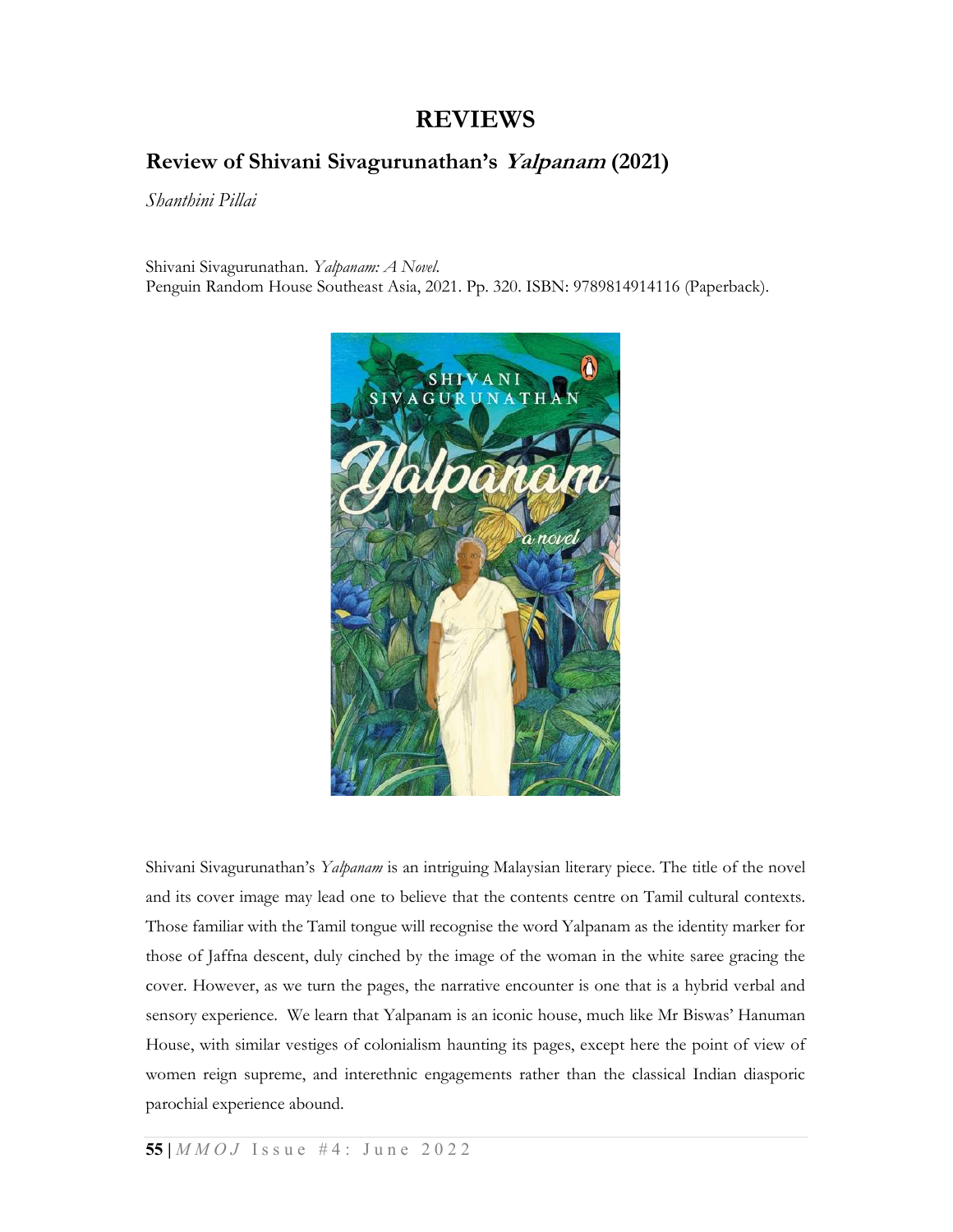Sivagurunathan's work of fiction is important on many levels. It emerges from a literary mind that is grounded in Malaysia in more ways than one. It inches its way onto a stage that is primarily held sway by transnational Malaysian writers, writing from the pleasures of exile, to borrow that famed phrase of George Lamming. It intricately interweaves engagement rather than the divisions that were the common refrains from colonial colosseums and that continue to resonate in contemporary transnational literary grandstands. It also presents the dialectics of the national exodus, especially of the ethnic Chinese, for greener pastures in Australia, for its proximity and its promise of development and prosperity. It is this latter context that is especially pivotal to the novel as it effectively interjects into the host of transnational Malaysian literary renditions that seem overwhelmingly intent on foregrounding the spectres of violence and trauma, particularly from the Japanese Occupation and the 1969 racial riots.

While spectres of the past do abound in Sivagurunathan's novel, they are threaded through primarily by the bonds of emotional attachments, both of the romantic and filial type. Of equal importance is the friendship that develops between the elderly Pushpanayagi, of Indian descent and the younger Maxim, of Chinese descent. Through the dual viewpoints of these characters, we meander through a maze of reflections, sometimes through clear pathways, sometimes hindered by an undergrowth of emotional conflicts.

At the heart of the novel is Yalpanam, the big house that stands on a hillside, overlooking the Straits of Malacca. Introduced to us at the very beginning, the house and its setting becomes a symbolic overture for both the sea of memories and horizons of expectations that meet us with every turn of the page. In terms of the former, they take shape in the afflictions that colour Pushpanayagi's past and that intermittently filter through into the narrative space, edging their way in stealthily. These appear primarily in long-drawn descriptive sentences that may seem rather laborious but upon further reflection, can be seen as a strategic stylistic feature that foregrounds the sighs of the past that resonate within the walls of the old house and that consequently reveal its innate iconicity within the entire narrative structure. In direct contrast, we have the staccato sentences that emerge when we encounter Maxim and her parents, accentuating, for the latter at least, an urgency to flee the shores of the country that is seen to only impede their progress, and, for the former, indicative of her restlessness as she is thrust headlong into a future not of her choosing, and her own confrontations with family conflicts and conundrums. It is in the interstices